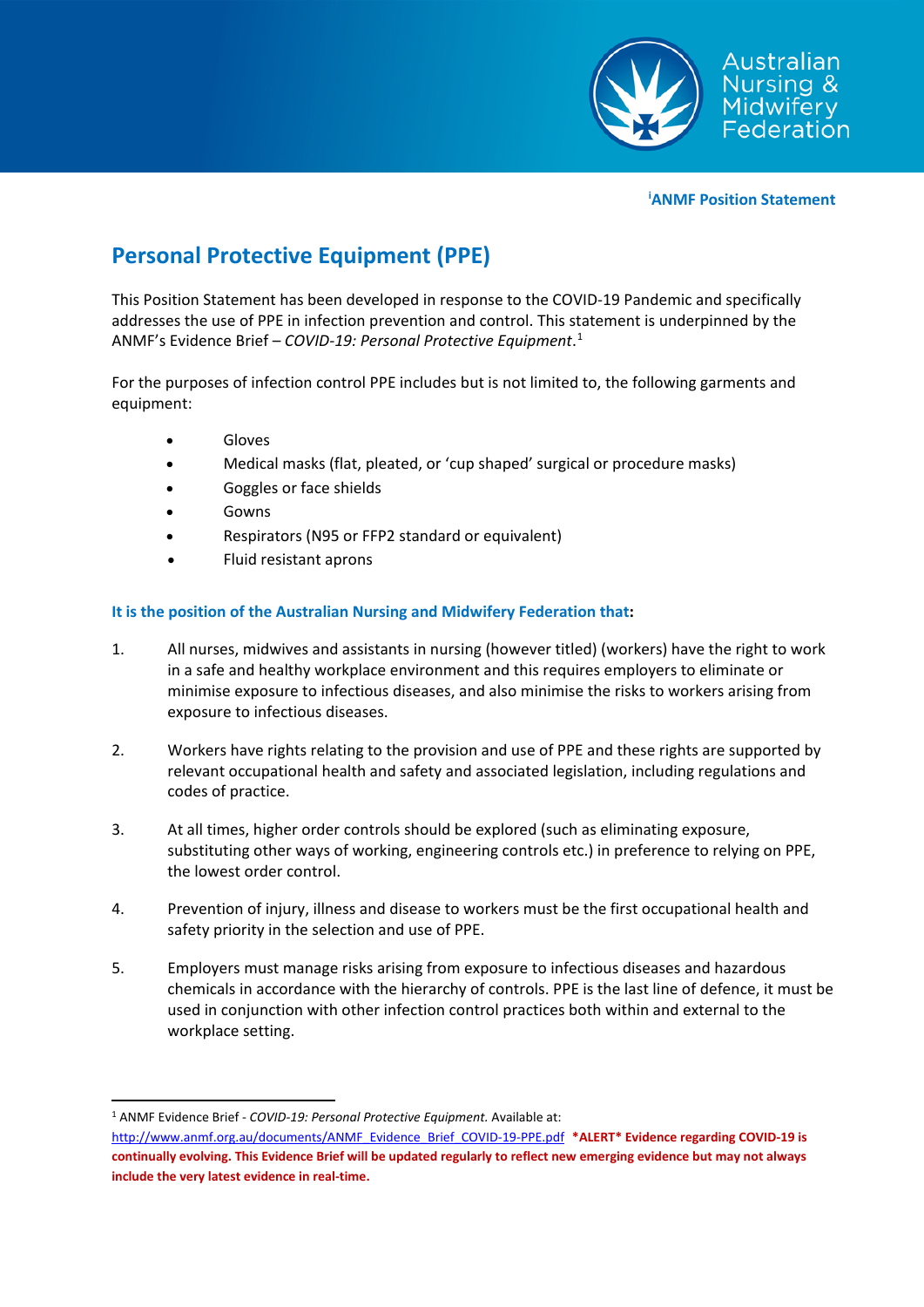

- 6. PPE must be used in line with best practice evidence based recommendations in relation to COVID-19 and continue to be used in all other circumstances where clinically indicated in accordance with standard procedures and risk assessment.
- 7. Incorrect or overuse of PPE impacts its supply and use should be based on risk of exposure including type of activity and transmission dynamics. This should be based on best available evidence.
- 8. Where PPE is required for the protection of workers it is to be supplied by the employer.
- 9. PPE must not be reused unless it is clearly marked as reusable. Where PPE is reusable, it must be reprocessed between uses in line with the manufacturer's instructions.
- 10. This position statement is to be read in conjunction with the ANMF 'Occupational health and safety' policy.<sup>[2](#page-1-0)</sup>
- 11. Employers must:
	- 11.1 provide workers with appropriate PPE to reduce their risk to infectious agents, and assist them to do their job more safely, including whenever those workers are providing care for patients who have or are suspected to have a contagious agent (such COVID-19);
	- 11.2 Ensure the PPE is suitable having regard to the nature of the work and the nature of the risk and a suitable size and fit and reasonably comfortable for the wearer;
	- 11.3 Ensure the PPE is maintained, repaired or replaced in line with the manufacturer's instructions;
	- 11.4 consult with their workers when selecting PPE and on any change of practice;
	- 11.5 provide workers with information, training and instruction in the proper use and wearing of [PPE](https://www.safeworkaustralia.gov.au/glossary#PPE) and its storage and maintenance, and the appropriate and safe removal and disposal of PPE; and that P2/N95 masks are appropriately fit tested;
	- 11.6 not require workers to undertake tasks that require PPE if the PPE is not available for use. Any such tasks are not to proceed without the required PPE;
	- 11.7 ensure, as far as is reasonably practicable, that the PPE is used or worn by the worker;
	- 11.8 Provide appropriate means of disposal of single-use PPE, or processing of reusable PPE, including clear instruction to workers on how to undertake this whilst reducing the risk of cross-contamination;
	- 11.9 monitor and implement relevant State and Federal Government policy about the use and supply of PPE;

<span id="page-1-0"></span> $2$  ANMF Policy – Occupational Health and Safety. Available at:

[http://anmf.org.au/documents/policies/P\\_Occupational\\_health\\_and\\_safety.pdf](http://anmf.org.au/documents/policies/P_Occupational_health_and_safety.pdf)